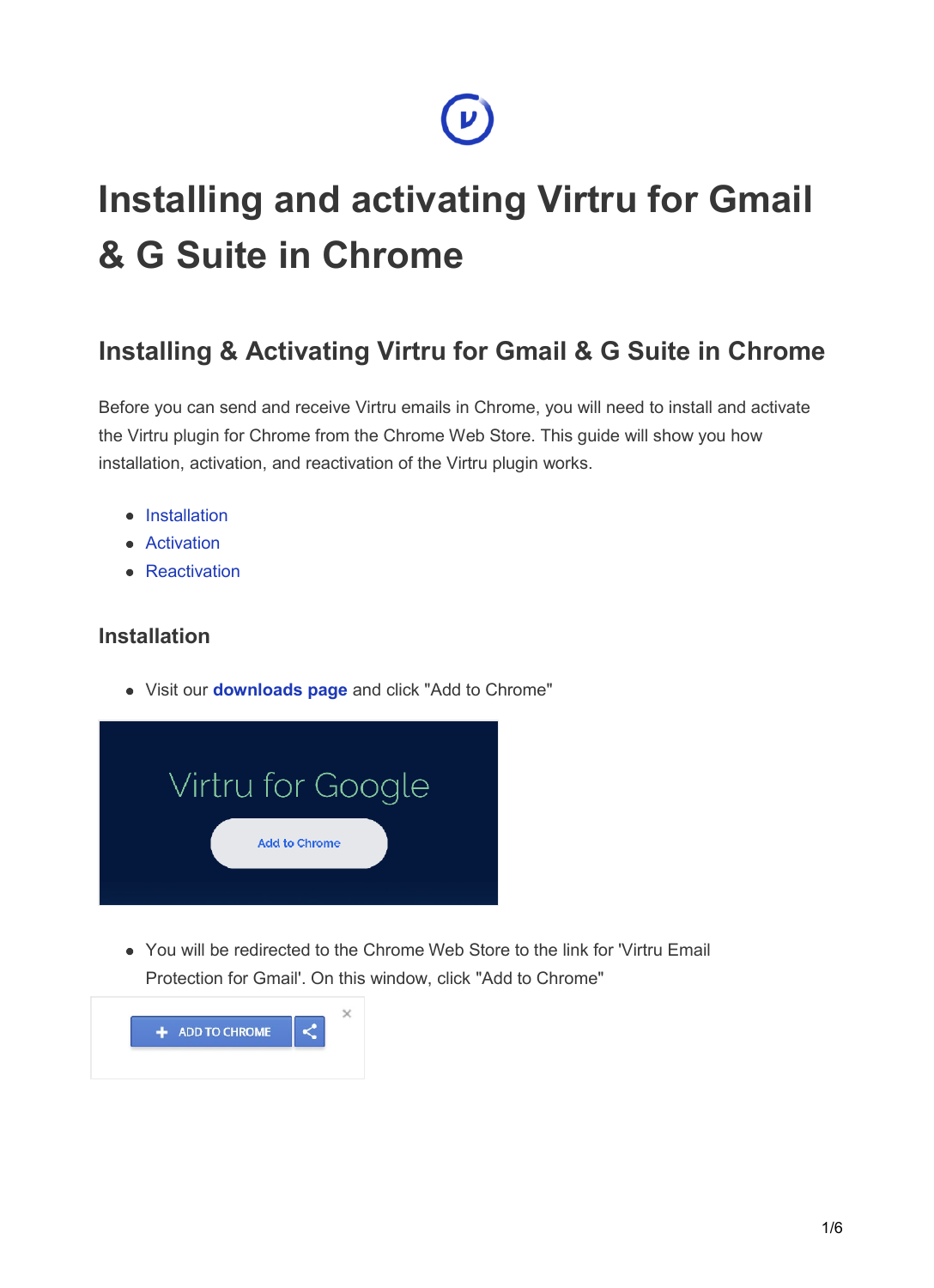When prompted, click "Add extension"



If you don't have Gmail open, Virtru will let you know when your installation is complete.

| ΩE |                                                                     | Virtru Email Protection for Gmail - has<br>been added to Chrome      | $\times$ |  |  |
|----|---------------------------------------------------------------------|----------------------------------------------------------------------|----------|--|--|
|    | Use this extension by clicking on this icon.                        |                                                                      |          |  |  |
|    |                                                                     | Manage your extensions by clicking Extensions in<br>the Window menu. |          |  |  |
|    | To get your extensions on all your computers,<br>sign in to Chrome. |                                                                      |          |  |  |

• If you have Gmail open in another tab, Virtru will automatically refresh the page for you to load the extension.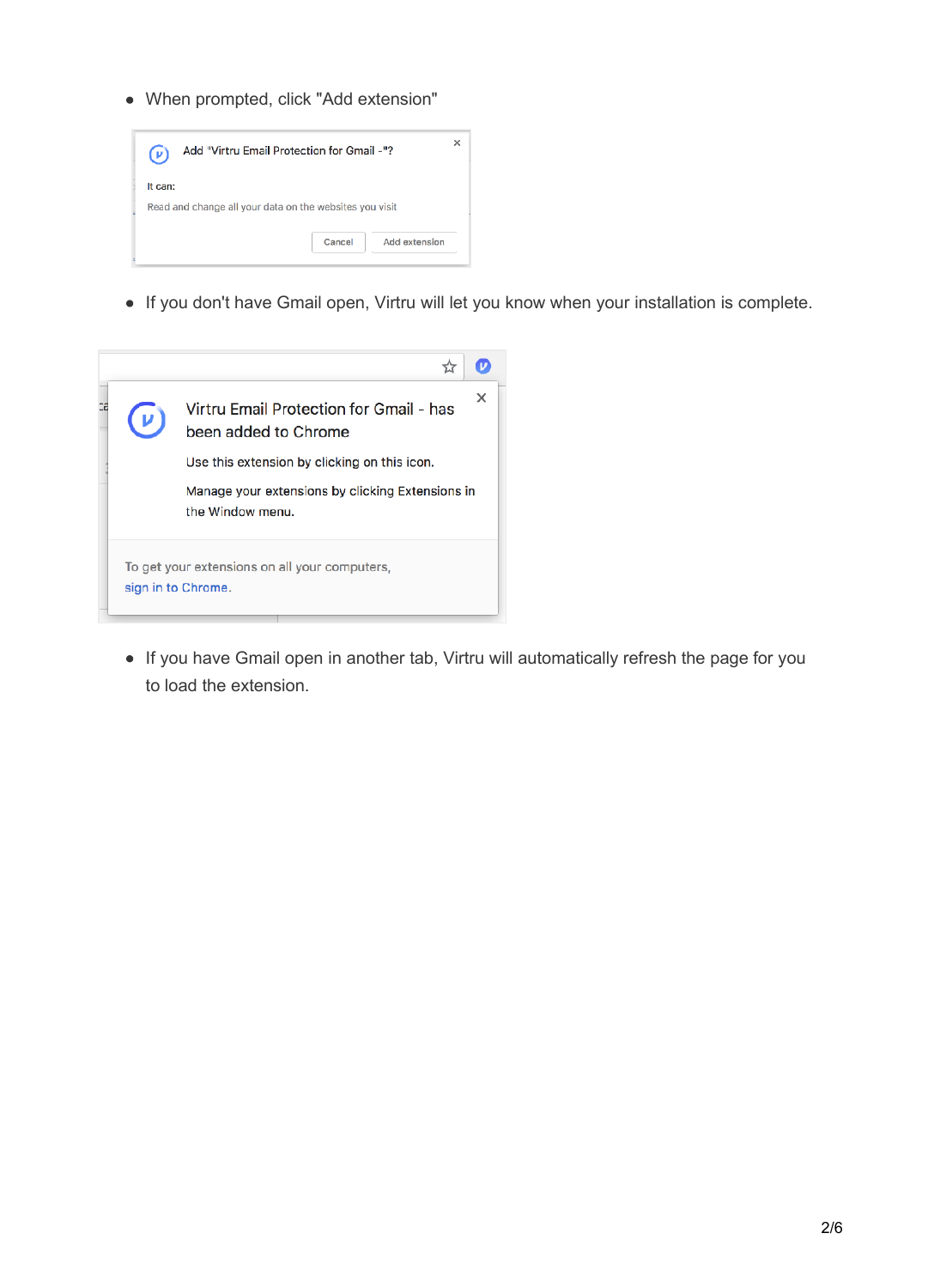#### **Activation**

Once Virtru is successfully installed and you log into Gmail, you will be prompted to activate. Click on the "Activate" button to begin the activation process.



When the activation is completed, the next prompt will let you know that you are ready to send secure emails from your email account using Virtru!

| <b>Your email address</b><br>is activated                                                             |
|-------------------------------------------------------------------------------------------------------|
| You're now ready to send protected emails<br>from <email@domain.com> using Virtru.</email@domain.com> |
| <b>Next</b>                                                                                           |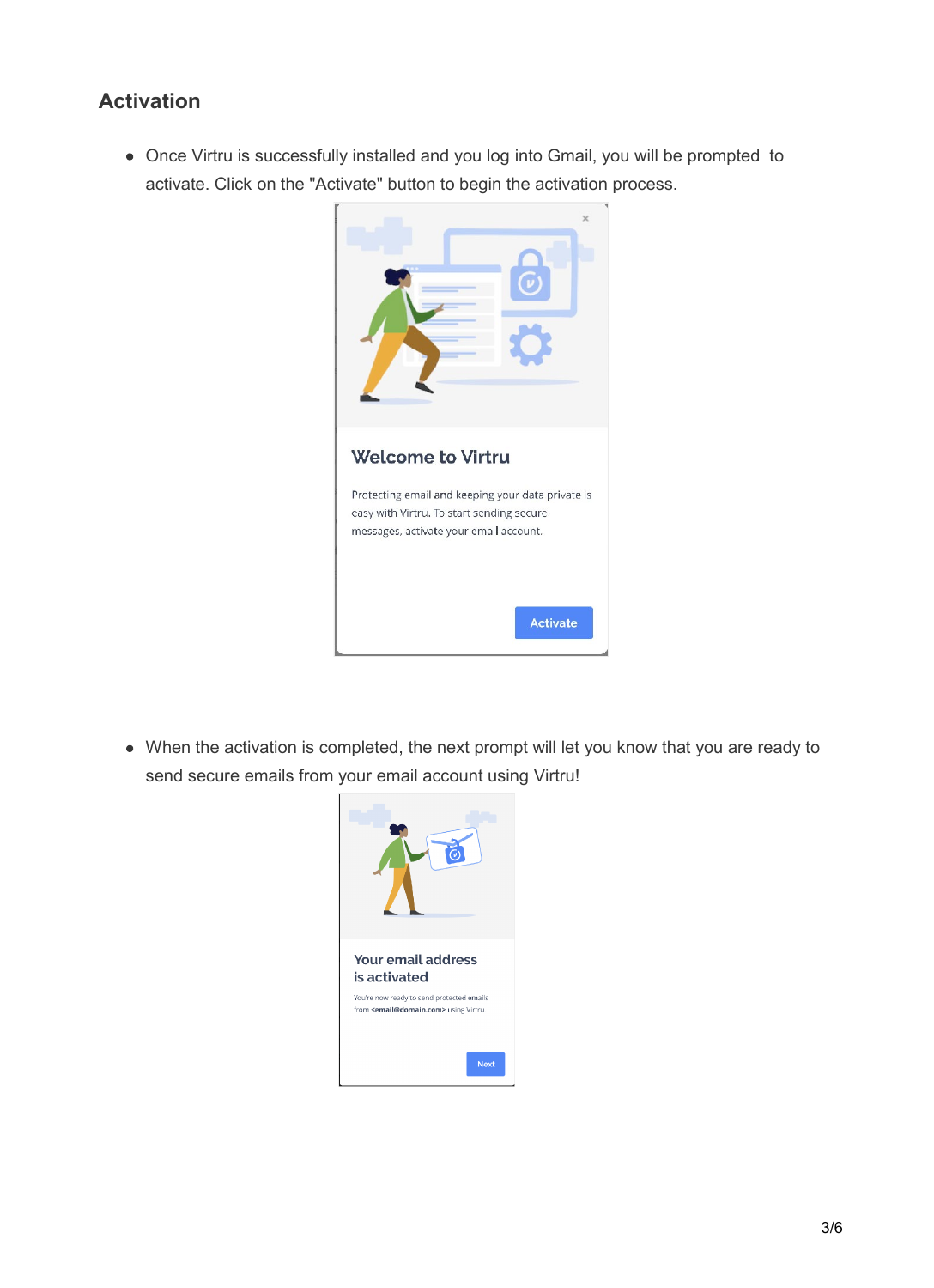To send your first secure email with Virtru, click on the "Compose" button in Gmail.



• In the compose window, you can toggle Virtru protection on by sliding the toggle to the right.

| New Message                                      |                                                                                                                                                                                          | $-$ * $\times$   |
|--------------------------------------------------|------------------------------------------------------------------------------------------------------------------------------------------------------------------------------------------|------------------|
| Virtru Protection OFF                            |                                                                                                                                                                                          | $\circledast$    |
| To:                                              | $\times$                                                                                                                                                                                 | De Boe           |
| Subject                                          | Turn on Virtru protection<br>Any time you need to protect an email, turn on Virtru-<br>at the top right of the compose window. Drafts are also<br>protected, even before you send.<br>OK |                  |
| い ペ Sans Serif ▼ T + B I U A + E + E 三 三 三 円 り 文 |                                                                                                                                                                                          |                  |
| Send                                             |                                                                                                                                                                                          | $\blacksquare$ : |

The toggle will turn blue, indicating that the message you compose will be sent securely. A blue gear icon next to the toggle will allow you to add additional security options.

| New Message            |                         |
|------------------------|-------------------------|
| Virtru Protection ON ® | o                       |
| Τo                     | Cc Bcc                  |
| Subject                | Personal Introduction - |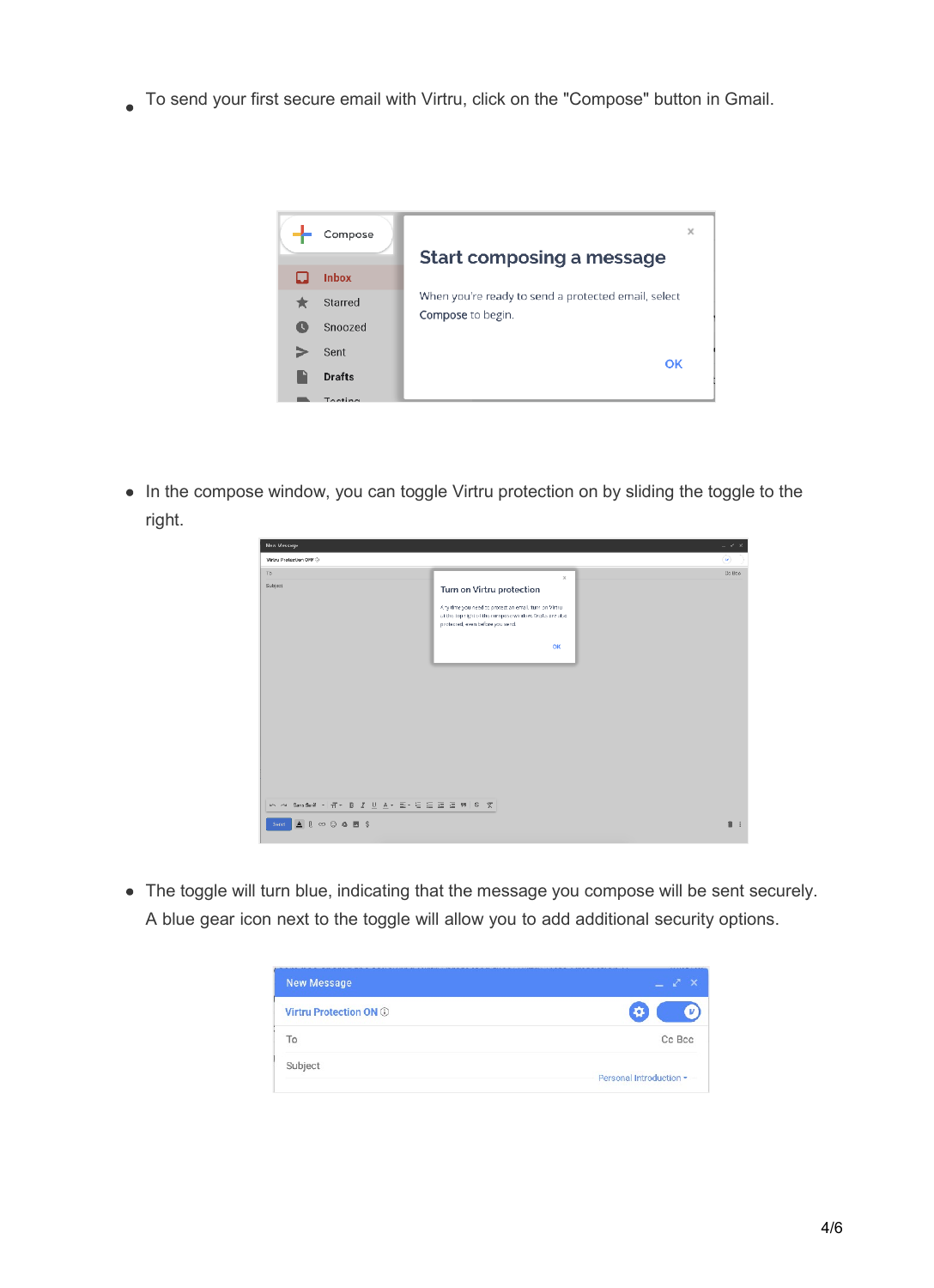

For recipients who may be unfamiliar with Virtru protected emails, you can let them know easily and conveniently with an unencrypted personalized message that you are the sender, and that it is safe to proceed with unlocking!

| ky Counseling Center4835 Po<br>inlock message" button belov | $1 - 6$ of 6<br>$\times$<br><b>Personal Introduction</b>                                                                                                                                        | 11<br>b7 |
|-------------------------------------------------------------|-------------------------------------------------------------------------------------------------------------------------------------------------------------------------------------------------|----------|
| <b>New Message</b>                                          | Secure messages can include introduction text that the<br>recipient can see without decrypting the whole<br>message. You can customize that introduction by<br>selecting Personal Introduction. | h 7      |
| Virtru Protection ON (i)<br>ā<br>To<br>Subject              | ОK<br>Personal Introduction -                                                                                                                                                                   |          |

Once you have composed your message, simply hit "Secure Send", and your message will be delivered securely. You're all set! Congrats on sending your first Virtru secure email!